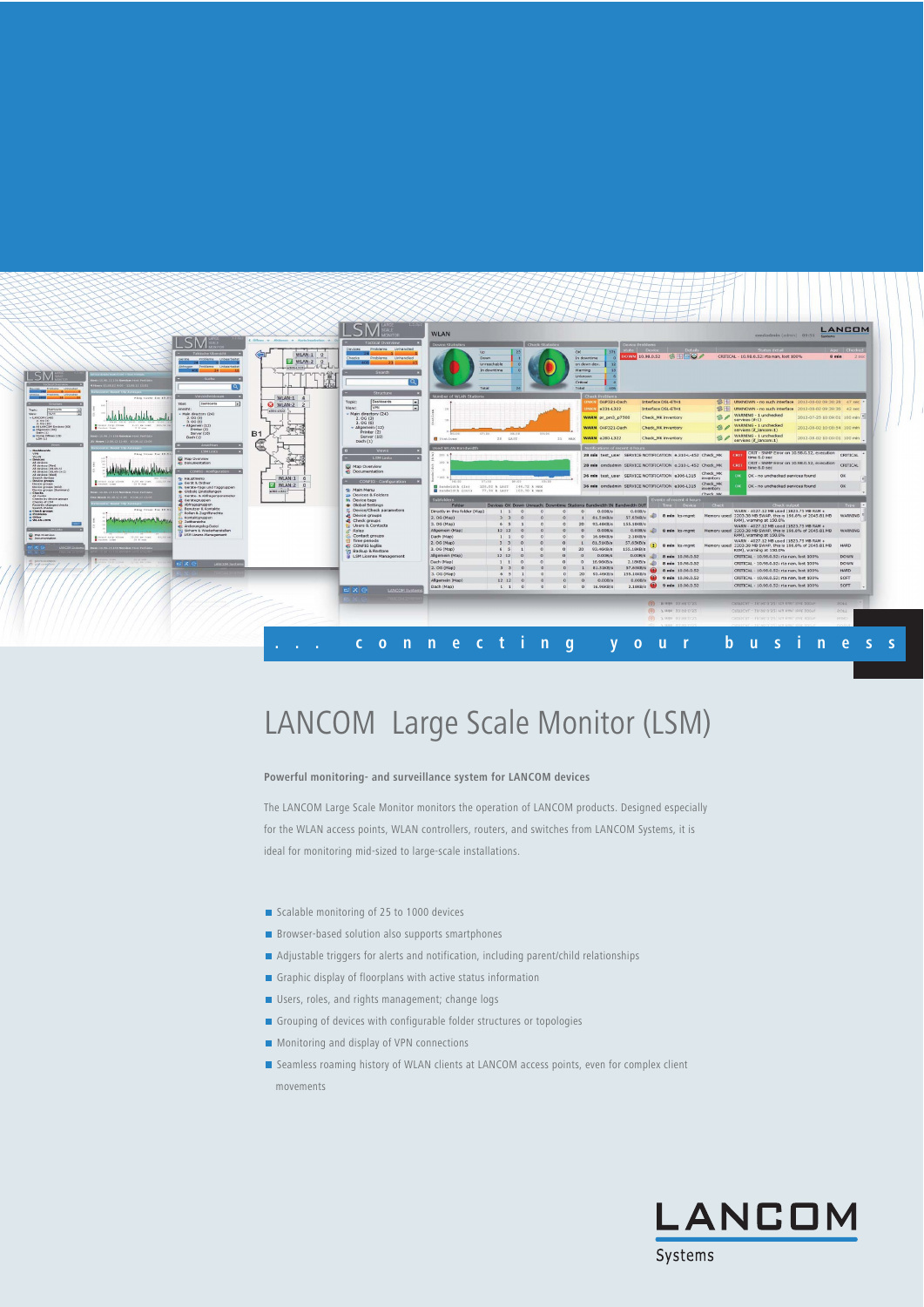#### **Efficient operation of large-scale installations**

The LANCOM Large Scale Monitor (LSM) is a professional tool for monitoring medium-sized to large-scale networks with 25 to 1,000 network components. The system is especially designed for LANCOM components including WLAN access points, controllers, switches, and routers. The LANCOM LSM is based on open-source components additionally allows for the monitoring of third-party products such as servers and printers. Problems in the network are clearly displayed in tables or graphical floor plans, and they trigger alert messages via e-mail if certain threshold values are not maintained.

#### **Versatile options for installation**

Commissioning the LANCOM LSM is very convenient thanks to the variety of the packages available. LSM is installed from a bootable CD, which also features a customized Linux distribution (CentOS) to get you started quickly. In addition a fully installed and preconfigured virtual machine (VM) is available. On top of that, our on-site installation services offers you support with your project installations.

#### **Up to speed – always**

The different user interfaces cater for a variety of different requirements for information. For instance, alerts and dashboards have been designed especially with smartphones in mind, so that system administrators and managers are constantly informed of the availability status.

Operators and support teams benefit from the clearly structured folder views and floor plans with optional real-time status information display for a fast and intuitive access for fault analysis.

#### **More than just a monitoring system**

Another special feature is the seamless roaming history for WLAN stations. This facilitates the fast identification of errors from a central location, which is useful for example when troubleshooting signal-coverage problems experienced by moving WLAN clients. These types of problems are otherwise difficult to locate as data acquisition intervals are typically just 1 to 10 minutes. This greatly simplifies troubleshooting as the complete and exact to the second network history from a WLAN client's perspective helps to provide a complete and seamless understanding.

The monitoring of VPN connections is advanced by the specialized and clearly structured display of all configured VPN connections.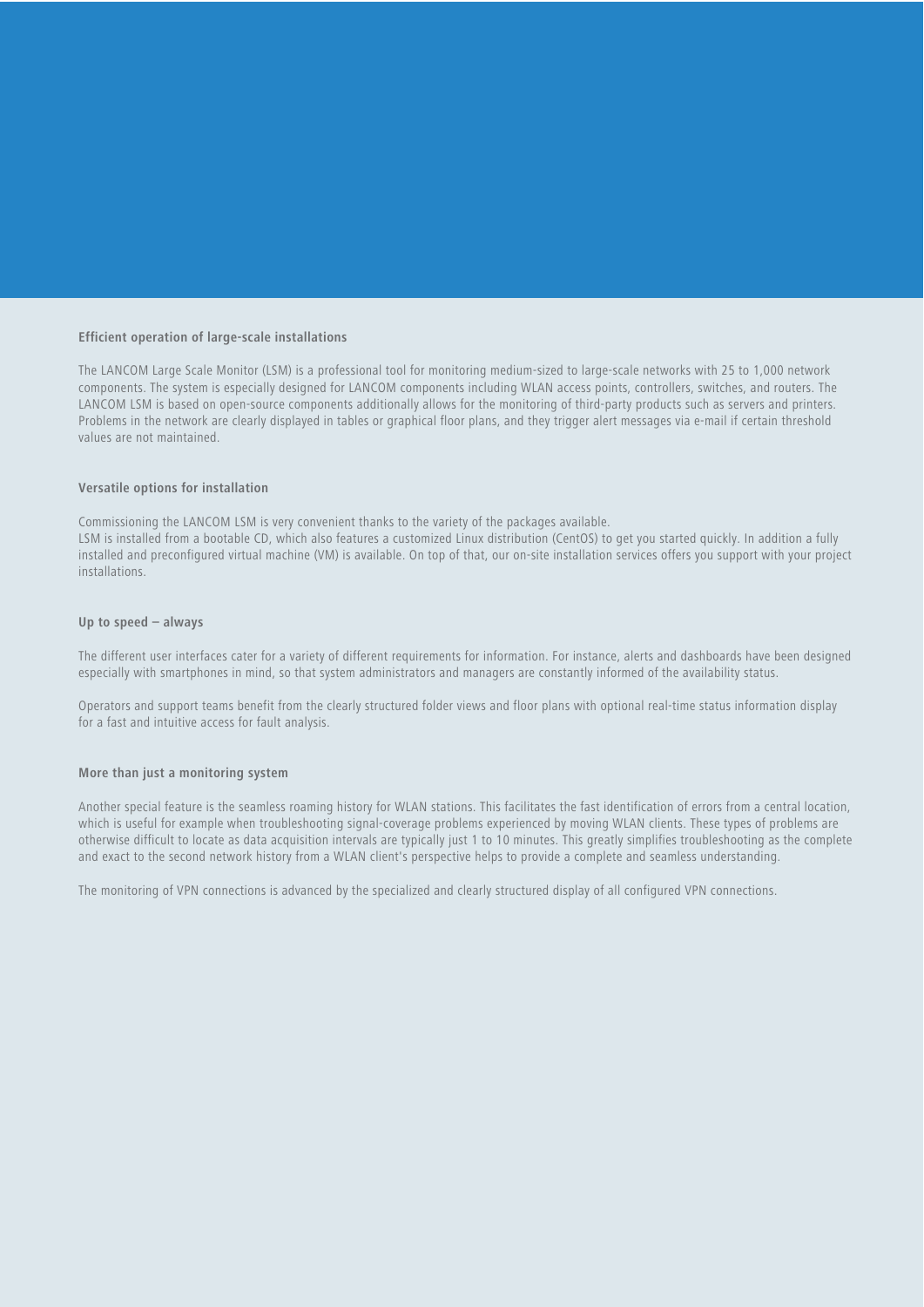# **LANCOM** Large Scale Monitor (LSM)

| <b>Operating systems</b>                           |                                                                                                                                                                                                                                                             |
|----------------------------------------------------|-------------------------------------------------------------------------------------------------------------------------------------------------------------------------------------------------------------------------------------------------------------|
| Linux                                              | CentOS V6.2 (inlcuded as an ISO image / installation package)                                                                                                                                                                                               |
| VMware                                             | VMware Player 4                                                                                                                                                                                                                                             |
| Languages                                          | German and English user interface                                                                                                                                                                                                                           |
| Browser                                            | Supports browsers Internet Explorer (as of version 9), Firefox (as of version 11) and Chrome (as of version 18)                                                                                                                                             |
| Package                                            |                                                                                                                                                                                                                                                             |
| Distribution DVD                                   | The DVD is bootable and contains the LSM and a customized Linux distribution to get you started quickly. Furthermore a<br>fully installed and preconfigured VM is included on the DVD.                                                                      |
| User manual                                        | Printed user manual in English and German                                                                                                                                                                                                                   |
| Support and service contract                       | Contract for full LSM support and software upgrades for one year                                                                                                                                                                                            |
| <b>Protocols</b>                                   |                                                                                                                                                                                                                                                             |
| <b>ICMP</b>                                        | Device checking via ping                                                                                                                                                                                                                                    |
| IPv4                                               | Internet Protocol version 4                                                                                                                                                                                                                                 |
| SNMP <sub>v2</sub>                                 | Simple Network Management Protocol version 2<br>Queries the parameters for individual devices                                                                                                                                                               |
| HTTP / HTTPS                                       | Browser access to the LSM and also to individual devices via the integrated web server via HTTP and HTTPS                                                                                                                                                   |
| <b>Functions</b>                                   |                                                                                                                                                                                                                                                             |
| Smartphone support                                 | The graphical user interface automatically switches to a mode that is optimized for smartphone screen resolutions                                                                                                                                           |
| Integration of the LANCOM management<br>tools      | The browser can be used to invoke the web-based configuration of individual LANCOM devices                                                                                                                                                                  |
| Discovery                                          | Network SNMP scan for definable IP networks                                                                                                                                                                                                                 |
| Import                                             | Import of devices via .CSV file                                                                                                                                                                                                                             |
| Maps / floor plans                                 | Graphical presentation of maps and customizable floor plans; devices can be positioned on the maps for a clear visualizati-<br>on of the spatial interrelationships of the devices. Active status display with "mouse-over" function for all devices        |
| Views                                              | Numerous pre-configured views and tables, plus user-configurable views for displaying devices and parameters in tables:<br>adjustable display of columns, sorting by columns, search within tables                                                          |
| Organizational structure                           | Configuration and display of devices in a folder structure for the visualization of topological or organizational structures<br>with appropriate access rights. At the IP level, parent/child relationships are automatically detected and accounted for    |
| Administration                                     | Management of users, groups, roles, and rights                                                                                                                                                                                                              |
| Alarms                                             | Flexible configuration of trigger and threshold values as well as notification of alarms by e-mail, i.e. when threshold values<br>are exceeded                                                                                                              |
| Change logs                                        | Configuration changes are transparent and are logged on a user basis                                                                                                                                                                                        |
| Monitoring of third-party devices and<br>server PC | The generic monitoring is available for network devices from other manufacturers and server PCs (external NAGIOS plug-in<br>may be required)                                                                                                                |
| <b>Monitoring parameters</b>                       |                                                                                                                                                                                                                                                             |
| Generic display of all LANCOM equipment            | Display of the following parameters:<br>$\blacksquare$ IP address<br>■ MAC address<br>Device type<br>Device name<br>Firmware version<br>Firmware date<br>Serial number<br><b>Location</b><br>■ Contact<br>■ Uptime<br>CPU load<br>Ping times / reachability |